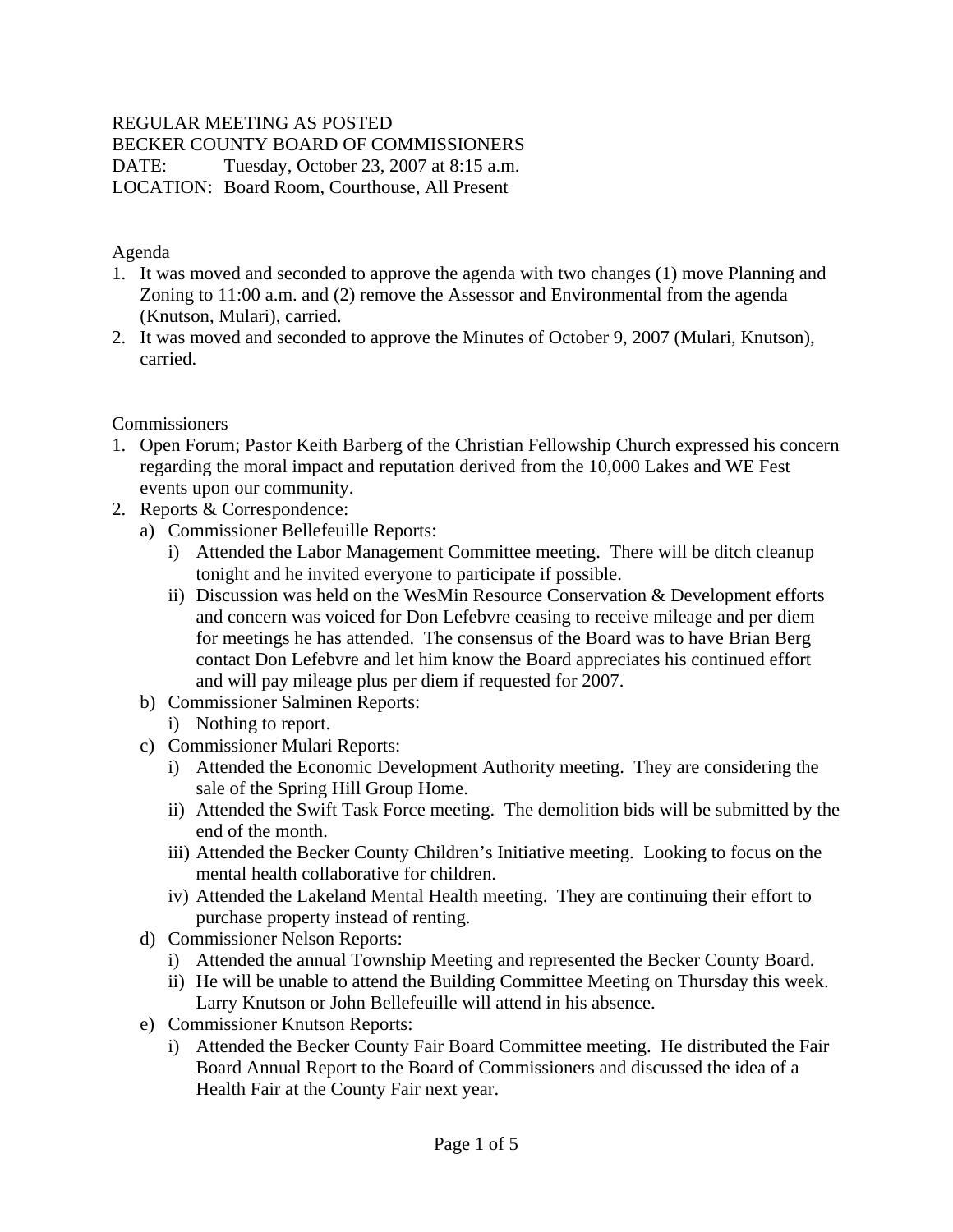- ii) Attended the Park & Recreation Board meeting. Natural Resources will have a tax forfeit land sale on November 16, 2007; timber sale will be at scheduled dates in the future.
- 3. Appointments:
	- a) Kathy Fridett will be submitting a request for a Library Board Appointment. Commissioner Nelson is interested in continuing to serve.
	- b) County Attorney Consideration
		- i) Commissioner Bellefeuille, Commissioner Mulari, and Brian Berg gave reports on the Committee activity to appoint the County Attorney. Discussion was held on the process used to determine the candidate. It was moved and seconded to approve Resolution 10-07-2C accepting the resignation of Joseph Evans effective end of business day November 16, 2007, and appointing Mike Fritz Becker County Attorney for the remainder of the vacated term (Bellefeuille, Mulari), carried.
- 4. It was moved and seconded to set the time and date for the Truth and Taxation Meeting to be December 6, 2007, at 7:00 p.m. in the Upper Court Room (Salminen, Knutson), carried.
- 5. It was noted that the Lakes Country Service Cooperative (LCSC) was holding their Annual Board Election. None of the Commissioners were interested in running for the two Board positions.

#### Auditor – Treasurer

- 1. Licenses & Permits
	- a) It was moved and seconded to approve the 28 Annual Tobacco License Renewals for November 1, 2007 – October 31, 2008; Kathleen Sherbrooke-Cormorant Store, Heather Furlong-Snellman Store, Coalwell Agency Inc.-Highway 59 Store, Joy Mcnamara-County 17 Club, Daryl Moran Sr-Chief Corner Store, Jay Olness-GR8 Investments Inc.- DBA: Pit 611, Matthew Anderson-Tri-Lakes Roadhouse Bar & Grill, Fred Brower-Cedar Crest Resort, Tamara Coats, Coat's Management Inc.-OBT/K&T's Pub & Grub, Community Co-ops of Lake Park-C Store, Susan Kimball-Toad Lake Store, Roger Nelson-Elbow Lake Store & Bar, Lance Highman-Northern Inn, Kimberly Bergley-The Boondocks, Jody Beaudine-Lakes One Stop Shop, John (Pete) Johnson-Richwood Off-Sale Inc., Shirley Kalberer-County 6 BP & Bait, Bill Christlieb-Osage Country Market, Richard Bartelt-Four Corners, John (Pete) Johnson-Richwood General Store, Delheln Inc.-Randy's Lake Eunice, Patricia Maloney-The Cormorant Pub Inc., Sheila Blanford-Tamarac Resort & Campground, Jeffrey Krueger-Horseshoe Inc.-DBA: Soo Pass Ranch, Wayne M. Crawford-Sunlite Bar & Grill, Richard Sherbrooke-Lake Center Store, Timothy Eischens-Two Inlets Country Store, and Rayna Tucker-Northwoods Recreation LLC-DBA: Ice Cracking Lodge (Salminen, Bellefeuille), carried.
	- b) It was moved and seconded to approve Resolution 10-07-2A, Tax Forfeited Land Sale of public lands for sale and set the minimum price (Parcel numbers 03.0032.000-Burlington Township-\$45,500, 05.0005.004-Carsonville Township-\$1,000, 32.0108.001-Sugarbush (West) Township-\$5,000, 48.0003.090-Callaway City-\$5,300, 49.0088.850-Detroit Lakes-\$5,000, and 52.0002.010-Ogema City-\$5,000) and private lands for sale (Parcel numbers 05.0006.001-Carsonville Township-\$300, 09.0003.000-Eagle View Township- \$600, 09.0003.002- Eagle View Township-\$1,300, 09.0004.000-Eagle View Township- \$600, 09.0005.000-Eagle View Township-\$1,400, 09.006.000-Eagle View Township- \$800, 11.0002.000-Evergreen Township-\$800, 15.0042.000-Height of Land Township-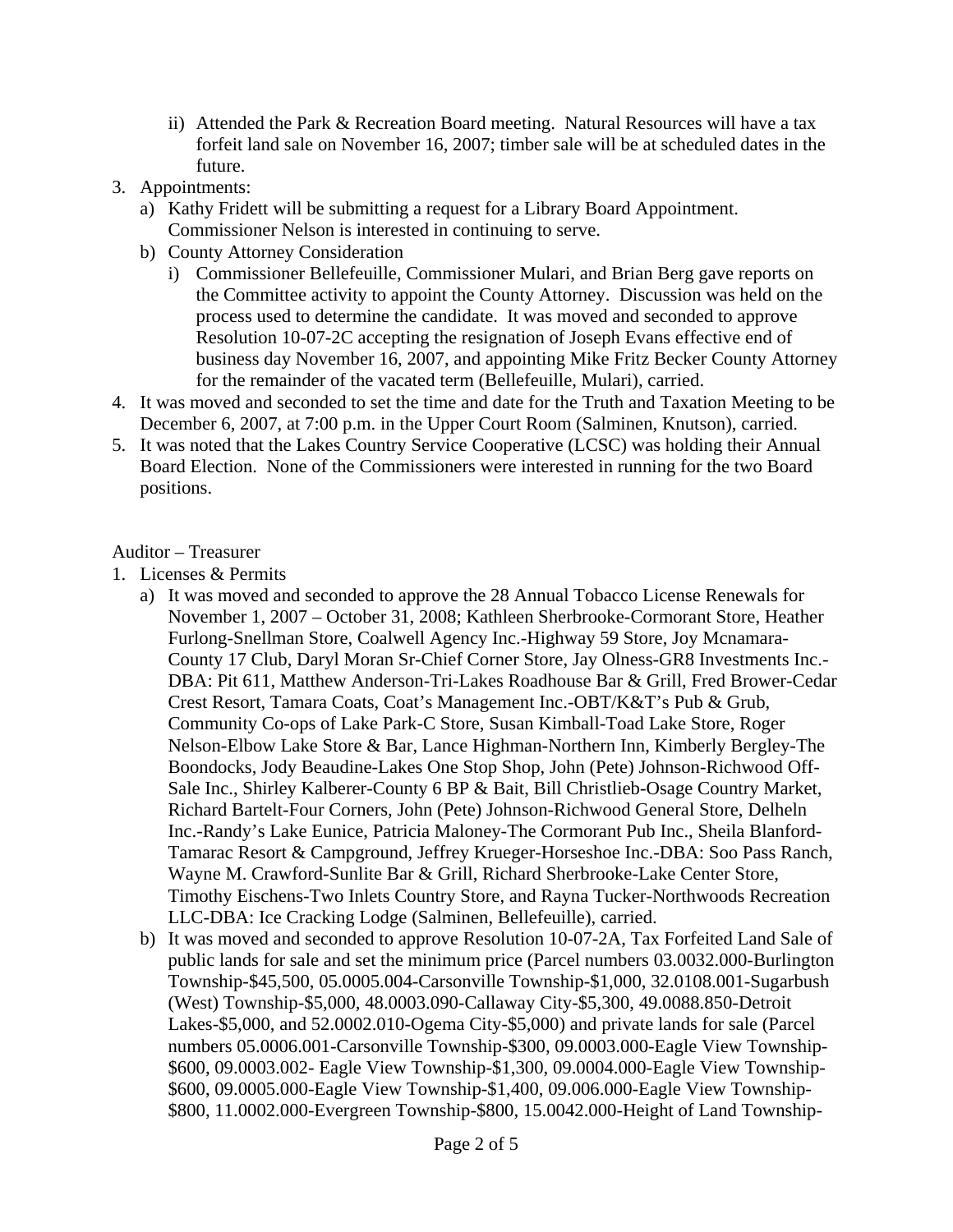\$750, 19.0003.003-Lake View Township-\$1,500, 19.0017.000-Lake View Township- \$1,500, 25.0129.000-Round Lake Township-South-\$1,900, 33.0002.000-Toad Lake Township-\$100, 49.0025.056-Aud Plat Sec 27 & 34-\$2,900, and 53.0003.090-Townsite of Wolf Lake-\$300 (Salminen, Knutson), carried with each Commissioner voting aye.

c) The Truth and Taxation Public Hearing is set for December 6, 2007.

# Finance Committee Minutes

- 1. It was moved and seconded to approve the Claims (Knutson, Salminen), carried.
- 2. It was moved and seconded to approve the Sheriff Radar purchase for two radar units in the amount of \$1,871 which will be matched by the Toward Zero Death Program Grant (Salminen, Bellefeuille), carried.
- 3. It was moved and seconded to approve the Sheriff Emergency Temporary Part-Time Request, Resolution 10-07-2D for two employees due to authorized leaves of absence (Salminen, Bellefeuille), carried.
- 4. It was moved and seconded to approve the Information Technology GIS Server Software Upgrade estimated at \$13,150 (Salminen, Knutson), carried.
- 5. It was moved and seconded to approve the Information Technology Intern Request from the technical college for the fall semester estimated at \$1,600 (Salminen, Mulari), carried.

### Veteran's Service

1. A presentation was given on the three grants applied for by the Veteran's Service office. (1) \$2,670 for training, (2) \$4,200 for software, and (3) \$65,000 for a two year grant for books and tools for veterans going to college in Becker County at the Minnesota State Community and Technical College in Detroit Lakes. There was agreement on submission of the Grants.

County Attorney

1. Mike Fritz accepted the appointment to the County Attorney position effective the end of the business day November 16, 2007.

# Human Services

- 1. It was moved and seconded to approve the agenda with the addition of the Minnesota Family Investment Project for \$7,012 (Salminen, Knutson), carried.
- 2. It was moved and seconded to accept the Financial Assistance Report (Salminen, Mulari), carried.
- 3. It was moved and seconded to accept the Adult Services Report (Knutson, Mulari), carried.
- 4. It was moved and seconded to accept the Children and Family Services Report (Salminen, Bellefeuille), carried
- 5. It was moved and seconded to approve the Human Services Claims (Salminen, Mulari), carried.
- 6. It was moved and seconded to accept the Minnesota Family Investment Project Innovations Grant for \$7,012 (Salminen, Mulari), carried.
- 7. It was moved and seconded to approve the Child and Teen Checkup Contract Agreement for \$83,040 (Salminen, Mulari), carried.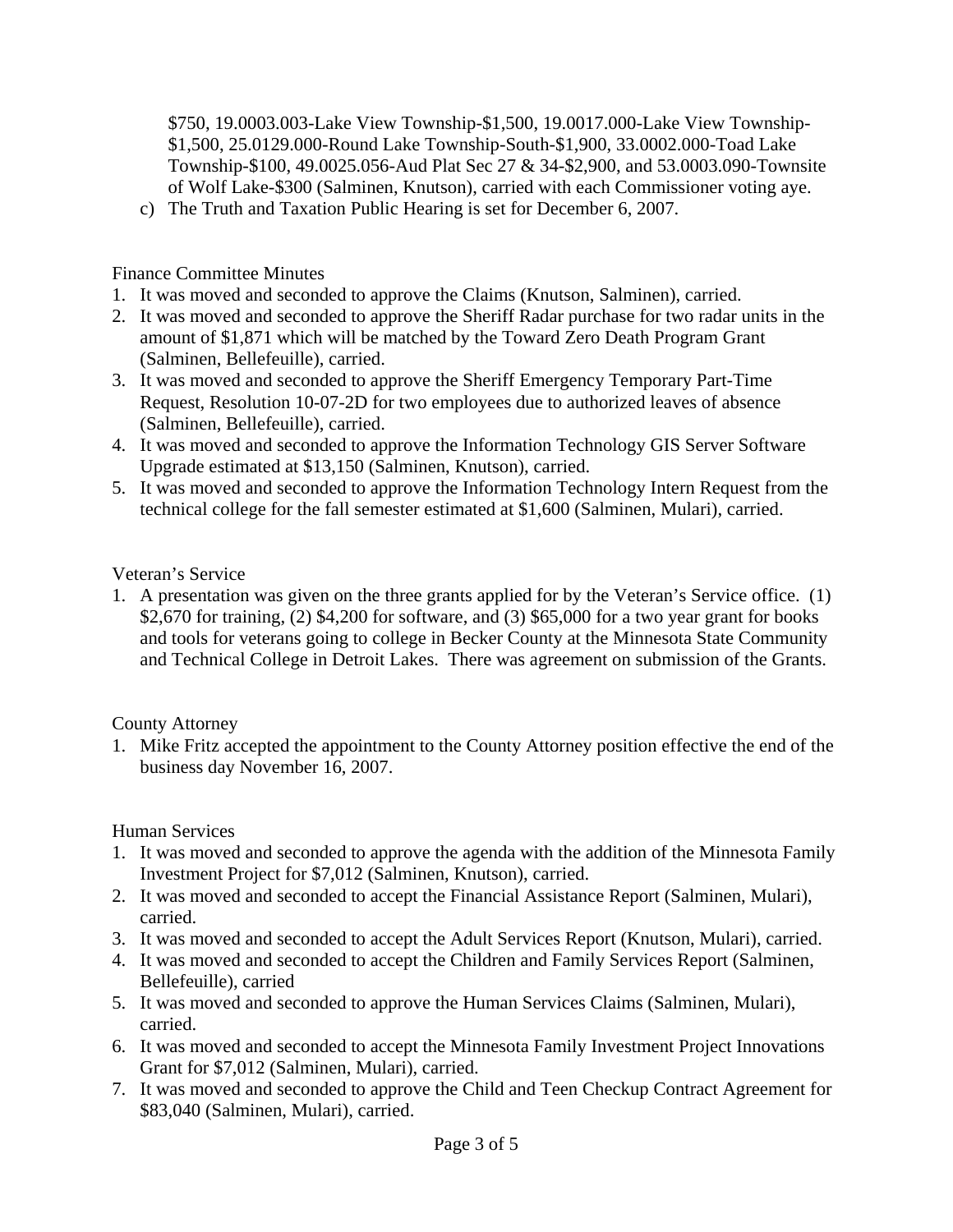- 8. It was moved and seconded to approve the Community Health Claims (Mulari, Salminen), carried.
- 9. It was moved and seconded to accept the Transit Ridership Report (Mulari, Salminen), carried.
- 10. It was moved and seconded to approve the Transit Claims (Mulari, Salminen), carried.

Planning and Zoning

- 1. It was moved and seconded to concur with the First Order of Business, Larry Thiesen's request for a change of zone from agricultural to residential and approval of a certificate of survey for two lots for the property located on Boot Lake, East Boot Lake Road (Salminen, Knutson), carried.
- 2. It was moved and seconded to concur with the Second Order of Business, Paul and Sarah Kujawa's request for a conditional use permit to operate a fiberglass repair business on the property located at 29659 Co Hwy 54 (Salminen, Mulari), carried.
- 3. It was moved and seconded to concur with the Third Order of Business, Ashley Christlieb's request for a change of zone from residential to commercial for the property located at 54604 St Hwy 34 (Mulari, Salminen), carried.
- 4. It was moved and seconded to deny the Fourth Order of Business, Randall & Sharon Lindeman's request for a conditional use permit to operate an ambulatory veterinary practice in an agricultural zone for the property located at 12527 Carow Circle (Knutson, Bellefeuille), carried. Input was received from interested parties. Sharon Lindeman, the owner, wants to have a home office only and agrees with the denial. Colene Hill was concerned regarding the disposal of supplies and bio-hazardous materials. Sue Ivankovich requested confirmation that animals in the garage would be a violation of the zoning ordinance.
- 5. It was moved and seconded to concur with the Fifth Order of Business, William and Jean Livingood's request for a conditional use permit to operate a Bed and Breakfast for quilting retreats in their existing home for the property located at 12889 Abbey Lake Drive (Salminen, Knutson), carried. Input was received from interested parties. Jean Livingood, the owner, was in favor of the permit.
- 6. It was moved and seconded to concur with the Sixth Order of Business, Dan Whirley's request for a change of zone from commercial and agricultural to residential and approval of a certificate of survey for two tracts of land for the property located on Cotton Lake, 21246 & 21208 Co Hwy 29 (Salminen, Mulari), carried. Input was received from interested parties. Tiffany Walz, Meadowland Surveying, was in favor of the permit.
- 7. It was moved and seconded to concur with the Seventh Order of Business, Bruce Qvammen's request for a change of zone from agricultural to residential and approval of a preliminary plat consisting of four lots for the property located on Lake Melissa, 12176 Co Hwy 17 (Mulari, Bellefeuille), carried. Commissioner Salminen abstained.
- 8. It was moved and seconded to concur with the Eighth Order of Business, Final Plat of Blackhawk Country Estates, George Wynn developer, for a conditional use permit for a multi unit development consisting of five units with the stipulation that the common access area be limited to the most northerly one hundred (100) feet of the project (Knutson, Mulari), carried.
- 9. The Ninth Order of Business was the next information meeting that is scheduled for November 15, 2007 at 8:00 a.m. at the Planning and Zoning Office.